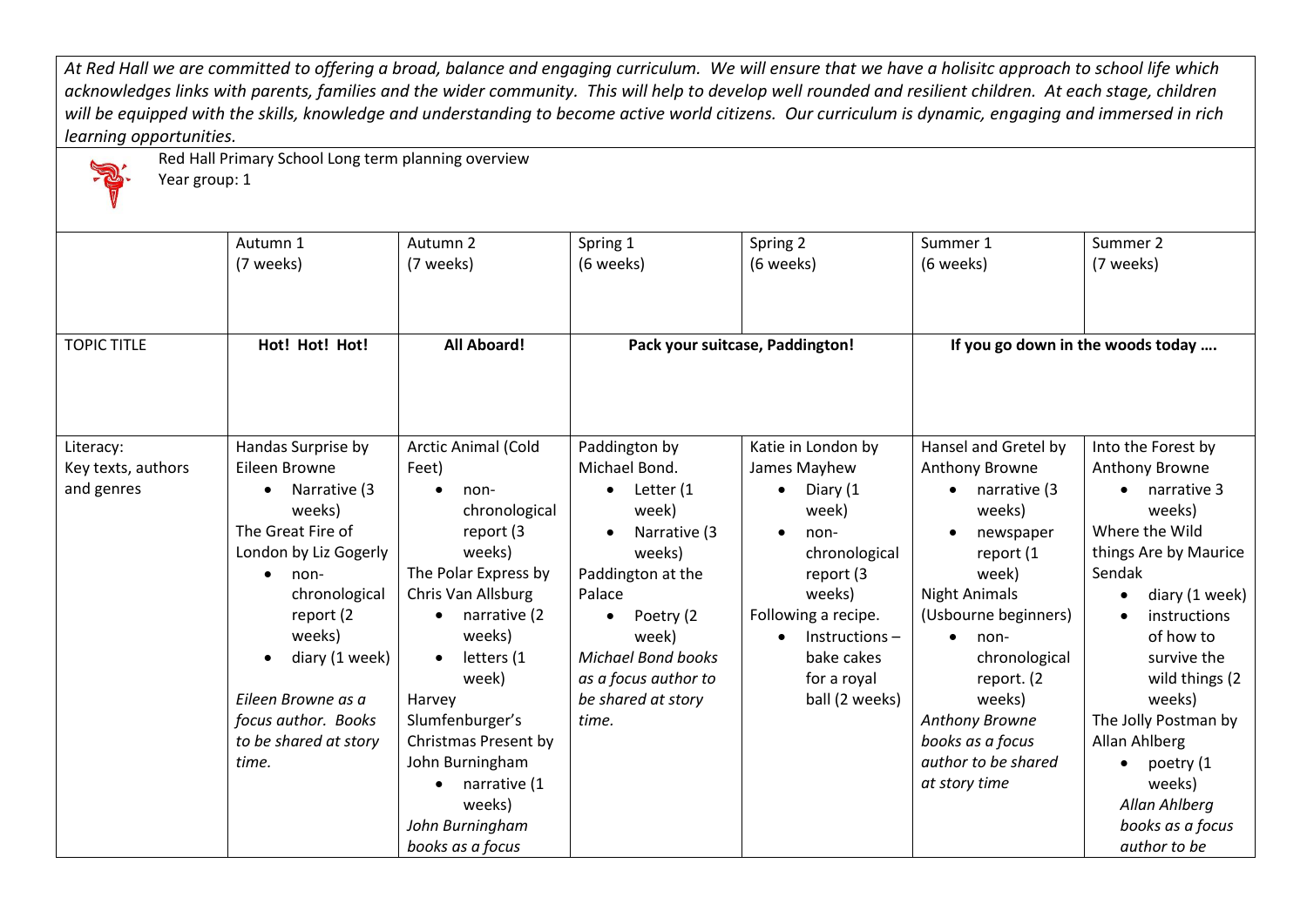|          |                                             | author. Books to be   |                              |                      |                            | shared at story       |
|----------|---------------------------------------------|-----------------------|------------------------------|----------------------|----------------------------|-----------------------|
|          |                                             | shared at story time. |                              |                      |                            | time                  |
| Numeracy | Place Value to 10 (4                        | Shape (4 weeks)       | <b>Addition and</b>          | Length and Height (2 | <b>Multiplication and</b>  | Place Value to 100 (2 |
|          | weeks)                                      | Recognise and name    | <b>Subtraction within 20</b> | weeks)               | Division (3 weeks)         | weeks)                |
|          | Counting forwards                           | 3D shapes             | (4 weeks)                    | Compare lengths and  | Count in tens              | Counting to 100       |
|          | and backwards.                              | Sort 3D shapes        | Add by counting on           | heights              | Make equal groups          | Partitioning numbers  |
|          | Representing objects.                       | Recognise and name    | Find and make                | Measure length       | Add equal groups           | Comparing numbers     |
|          | Compare numbers                             | 2D shapes             | number bonds                 | Weight and volume    | Make arrays                | Ordering numbers      |
|          | and objects.                                | Sort 2D shapes        | Adding by making 10          | (2 weeks)            | Make doubles               | One more one less     |
|          | One more / one less.                        | Shapes and patterns   | Subtraction - not            | Measure and          | Make equal groups -        | Money (1 week)        |
|          | $<$ and $>$                                 | with 2 D and 3D       | crossing 10                  | compare mass and     | grouping                   | Recognising coins and |
|          | Order objects and                           | shapes                | Subtraction - crossing       | capacity             | Make equal groups -        | notes                 |
|          | numbers.                                    | Place Value (11-20)   | 10                           |                      | sharing                    | Counting in coins     |
|          | Use ordinal numbers.                        | (2weeks)              | <b>Related facts</b>         |                      | <b>Fractions (2 weeks)</b> | Time (2 weeks)        |
|          | Use a number line.                          | Count forwards and    | Compare number               |                      | Find a half                | Before and after      |
|          | <b>Addition and</b>                         | backwards to 20       | sentences                    |                      | Find a quarter             | Dates                 |
|          | <b>Subtraction to 10 (4</b>                 | Write numbers to 20   | <b>Place Value within 50</b> |                      | <b>Position and</b>        | Time to the hour and  |
|          | weeks)                                      | in numerals and       | (3 weeks)                    |                      | Direction (1 week)         | half hour             |
|          | Adding using part                           | words                 | Numbers to 50                |                      | Describe turns and         | Writing time          |
|          | whole models.                               | Numbers from 11-      | Tens and ones                |                      | position                   | Comparing time        |
|          | + symbol                                    | 20                    | Represent numbers            |                      |                            |                       |
|          | <b>Fact families</b>                        | One more and one      | to 50                        |                      |                            |                       |
|          | Number bonds to 10                          | <b>less</b>           | One more one less            |                      |                            |                       |
|          | Addition                                    | Compare groups of     | Compare objects and          |                      |                            |                       |
|          | Finding a part                              | objects and numbers   | numbers within 50            |                      |                            |                       |
|          | Subtraction - taking                        | Order groups of       | Order numbers within         |                      |                            |                       |
|          | away - crossing out                         | objects and numbers   | 50                           |                      |                            |                       |
|          | Subtraction symbol                          |                       | Count in twos and            |                      |                            |                       |
|          | Subtraction - finding                       |                       | fives                        |                      |                            |                       |
|          | a part                                      |                       |                              |                      |                            |                       |
|          | Fact families - 8 facts                     |                       |                              |                      |                            |                       |
|          | Counting back                               |                       |                              |                      |                            |                       |
| Science: | <b>Seasonal Changes</b>                     |                       | <b>Seasonal Changes</b>      | Animals, including   | <b>Plants</b>              | <b>Seasons</b>        |
|          | Observe changes across all four seasons.    |                       | Observe changes              | humans.              | Describe the basic         | Observe changes       |
|          | Observe and describe the weather within the |                       | across all four              | Identify and name    | structure of a variety     | across all four       |
|          | seasons and how the length of day changes.  |                       | seasons.                     | lots of common       | of common plants           | seasons.              |
|          | Explore the changes that you see in Autumn. |                       | Observe and describe         | animals, including   | including roots, stem,     | Observe and describe  |
|          | (2)                                         |                       | the weather within           | fish, amphibians,    |                            | the weather within    |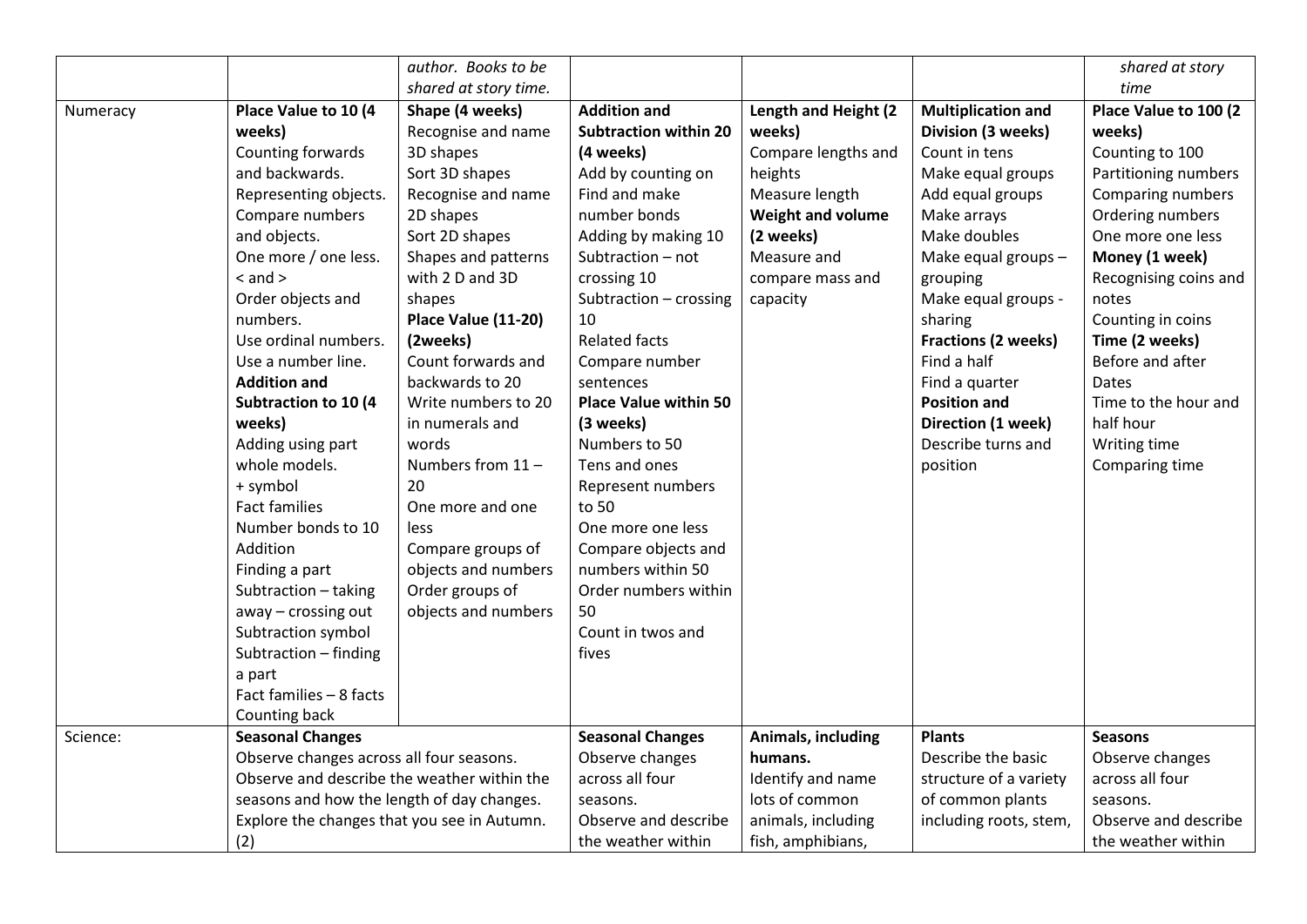| Animals, including humans.<br>Identify, name, draw and label the basic parts                                                                                                                                                                                                                                                       | the seasons and how<br>the length of day<br>changes.                                                                                                                                                                                                                                                                                                                                                                                                   | reptiles, birds and<br>mammals. (1)<br>Identify and name                                                                                                                                                                                                                            | leaves and flowers.<br>(1)<br>Identify and name a                                                                                                                                                                                          | the seasons and how<br>the length of day<br>changes.                                                                                                                                                                    |
|------------------------------------------------------------------------------------------------------------------------------------------------------------------------------------------------------------------------------------------------------------------------------------------------------------------------------------|--------------------------------------------------------------------------------------------------------------------------------------------------------------------------------------------------------------------------------------------------------------------------------------------------------------------------------------------------------------------------------------------------------------------------------------------------------|-------------------------------------------------------------------------------------------------------------------------------------------------------------------------------------------------------------------------------------------------------------------------------------|--------------------------------------------------------------------------------------------------------------------------------------------------------------------------------------------------------------------------------------------|-------------------------------------------------------------------------------------------------------------------------------------------------------------------------------------------------------------------------|
| of the human body and say which part of the<br>body is associated with each sense.<br>Label basic parts of a human. (1)<br>To explore the senses and the body parts that                                                                                                                                                           | Explore the changes<br>that you see in<br>Winter. (2)                                                                                                                                                                                                                                                                                                                                                                                                  | lots of common<br>animals that are<br>carnivore, herbivores<br>and omnivores. (1)                                                                                                                                                                                                   | variety of common<br>plants, including<br>garden plants, wild<br>plants and trees and                                                                                                                                                      | Explore the changes<br>that you see in<br>Summer.<br>Explore all four                                                                                                                                                   |
| are associated with each sense - includes<br>working scientifically. (5)                                                                                                                                                                                                                                                           | <b>Everyday materials</b><br>Identify and name a<br>variety of everyday                                                                                                                                                                                                                                                                                                                                                                                | Describe and<br>compare lots of<br>common animals by                                                                                                                                                                                                                                | those classified as<br>deciduous and<br>evergreen. (2)                                                                                                                                                                                     | seasons (2)<br>Animals, including                                                                                                                                                                                       |
| Describe the importance for humans of<br>exercise, eating the right amounts of different<br>types of food and hygiene (being clean).<br>To explore how to keep ourselves healthy. (3)<br>Focus on exercise - practical - effects on the<br>body.<br>Food types - healthy and non-healthy.<br>Hygiene - hand washing - nurse visit. | materials, including<br>wood, plastic, glass,<br>metal. Water and<br>rock.<br>Identify and name<br>materials (1)<br>Describe the simple<br>properties of<br>everyday materials.<br>Identify properties of<br>materials, e.g. hard,<br>soft, rough. (1)<br>Compare and group<br>together a variety of<br>everyday materials<br>based on their<br>properties. (1)<br>Understand the<br>difference between<br>an object and the<br>material from which it | how they look and<br>how they move. (1)<br><b>Seasonal Changes</b><br>Observe changes<br>across all four<br>seasons.<br>Observe and describe<br>the weather within<br>the seasons and how<br>the length of day<br>changes.<br>Explore the changes<br>that you see in Spring.<br>(2) | Include walk to<br>woods.<br>Plant seeds and<br>observe growth -<br>includes working<br>scientifically. (2)<br>Life Cycles<br>From Seed to<br>Sunflower - includes<br>working scientifically.<br>(2)<br>The Very Hungry<br>Caterpillar (1) | humans.<br>Understand that<br>animals, including<br>humans, have<br>offspring which grow<br>into adults. (1)<br>Find out about and<br>describe the basic<br>needs of animals,<br>including humans, for<br>survival. (2) |
|                                                                                                                                                                                                                                                                                                                                    | is made - includes<br>working scientifically.<br>(2)                                                                                                                                                                                                                                                                                                                                                                                                   |                                                                                                                                                                                                                                                                                     |                                                                                                                                                                                                                                            |                                                                                                                                                                                                                         |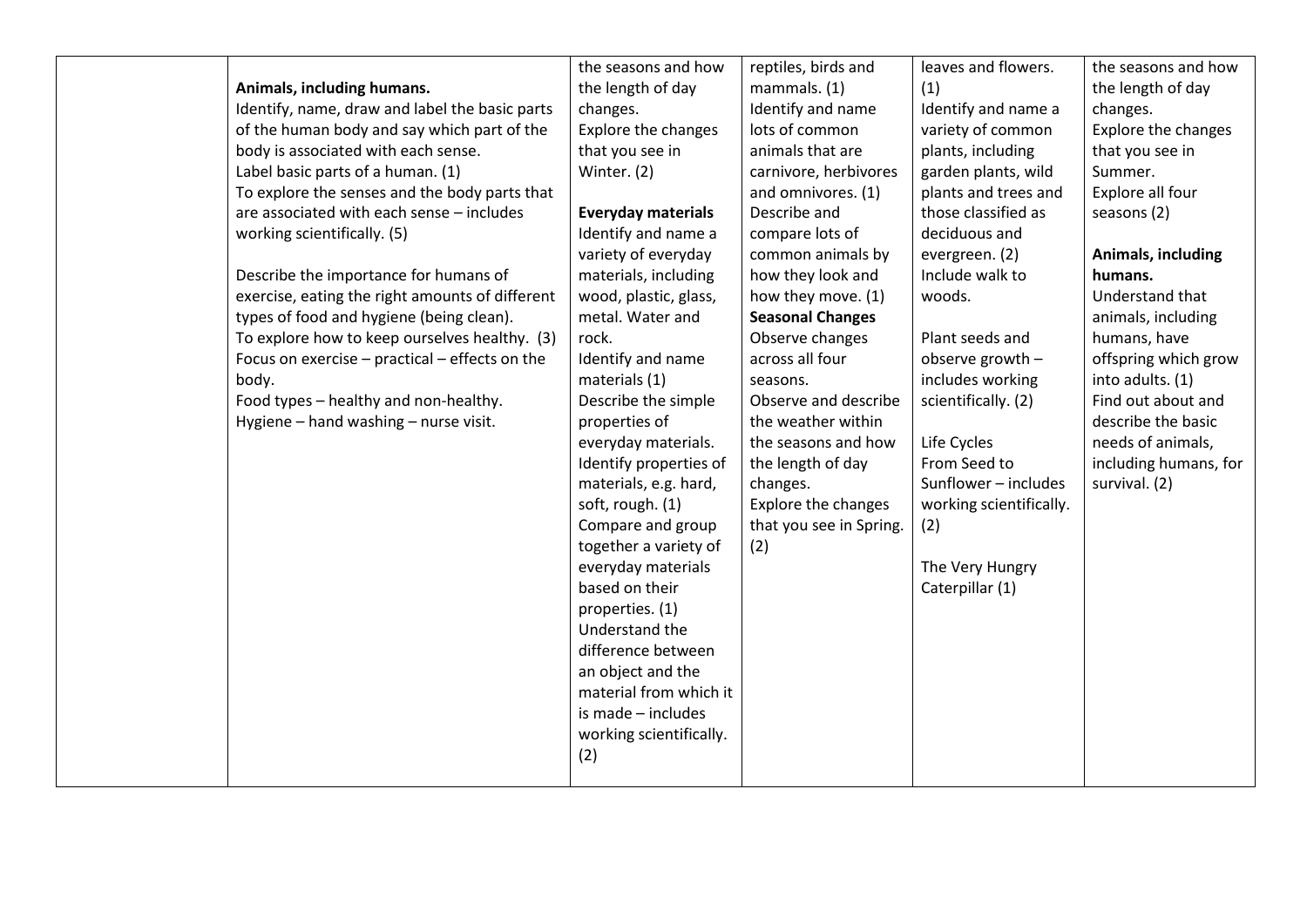| History/Geography | Name and locate the      | Name and locate the    | Develop an                       | Develop knowledge of        | Understand physical       | Use basic                |
|-------------------|--------------------------|------------------------|----------------------------------|-----------------------------|---------------------------|--------------------------|
|                   | four countries of the    | world's seven          | awareness of the                 | the human and               | and geographical          | geographical             |
|                   | UK.                      | continents. Use world  | past, using word and             | physical geography of       | differences through       | vocabulary to refer to   |
|                   | Identify the countries   | maps and globes.       | phrases relating to              | a small area of the         | studying the human        | key physical features.   |
|                   | of the UK                | Label the              | the passing of time.             | UK.                         | and physical              | Identify<br>$\bullet$    |
|                   | Understand               | continents of          | Understand some of               | Explore the                 | geography of a small      | Sherwood                 |
|                   | geographical             | the world.             | the ways in which                | features of                 | area of the UK.           | Forest.                  |
|                   | similarities and         | Locate hot and cold    | they find out about              | London.                     | $\bullet$ Visit a         | Identify<br>$\bullet$    |
|                   | differences of a small   | areas of the world, in | the past.                        | Understand                  | woodland                  | features of a            |
|                   | area of a contrasting    | relation to the        | Explore<br>$\bullet$             | geographical                | (Baggeridge               | forest.                  |
|                   | non-European             | Equator and the        | present teddy                    | similarities and            | and Whites                | Compare a                |
|                   | country.                 | North and South        | bears.                           | differences of a small      | wood) and                 | forest and a             |
|                   | Explore the<br>$\bullet$ | Poles.                 | Compare past                     | area of a contrasting       | explore the               | wood.                    |
|                   | features of              | Name and               | and present                      | non-European                | features.                 | Choose and use parts     |
|                   | Africa.                  | locate hot             | teddy bears.                     | country.                    | Use directional           | of stories and other     |
|                   | Compare                  | and cold               | Explore how                      | Compare<br>$\bullet$        | language to describe      | sources to show that     |
|                   | Kenya and                | countries.             | teddy bears                      | London and                  | routes on a map.          | they know and            |
|                   | the UK.                  | Compare the            | have changed                     | Peru.                       | Identify and<br>$\bullet$ | understand key           |
|                   |                          | UK and                 | through                          | Know where people           | plan a route              | features of events.      |
|                   | Know where people        | Lapland.               | history.                         | and events fit within a     | using a local             | Study the lives of       |
|                   | and events fit within a  | Develop an             | Explore the                      | chorological                | map.                      | significant individuals. |
|                   | chronological            | awareness of the       | history of                       | framework.                  | Use simple fieldwork      | Explore the<br>$\bullet$ |
|                   | framework.               | past, using word and   | Paddington                       | Understand some of          | and observational         | history of               |
|                   | Choose and use parts     | phrases relating to    | Bear.                            | the ways in which we        | skills to study the       | Robin Hood.              |
|                   | of stories to show       | the passing of time.   | Use basic                        | find out about the          | geography of their        | <b>Explore Robin</b>     |
|                   | that they know and       | Know where events fit  | geographical                     | past.                       | school and its            | Hood's life              |
|                   | understand key           | within a chronological | vocabulary to refer to           | Explore our                 | grounds and the           | events.                  |
|                   | features of events.      | framework.             | human and physical               | Royal Family.               | physical features of      |                          |
|                   | Study the lives of       | Explore past           | features.                        | Name and locate             | its surrounding           |                          |
|                   | significant individuals. | and present            | <b>Explore Peru</b><br>$\bullet$ | capital cities of the       | environment.              |                          |
|                   | Identify similarities    | trains.                | in                               | UK.                         | Identify                  |                          |
|                   | and differences          | Place trains           | preparation                      | Explore and identify        | human and                 |                          |
|                   | between ways of life     | onto a                 | for next half                    | where the royal             | physical                  |                          |
|                   | in different periods.    | timeline.              | term.                            | family live around the      | features of a             |                          |
|                   | Ask and answer           | Compare past           |                                  | UK.                         | wood.                     |                          |
|                   | questions.               | and present            |                                  | <b>Explore the features</b> | Compare the               |                          |
|                   | Explore<br>$\bullet$     | trains.                |                                  | of Buckingham               | features of a             |                          |
|                   | <b>Samuel Pepys</b>      |                        |                                  | Palace.                     |                           |                          |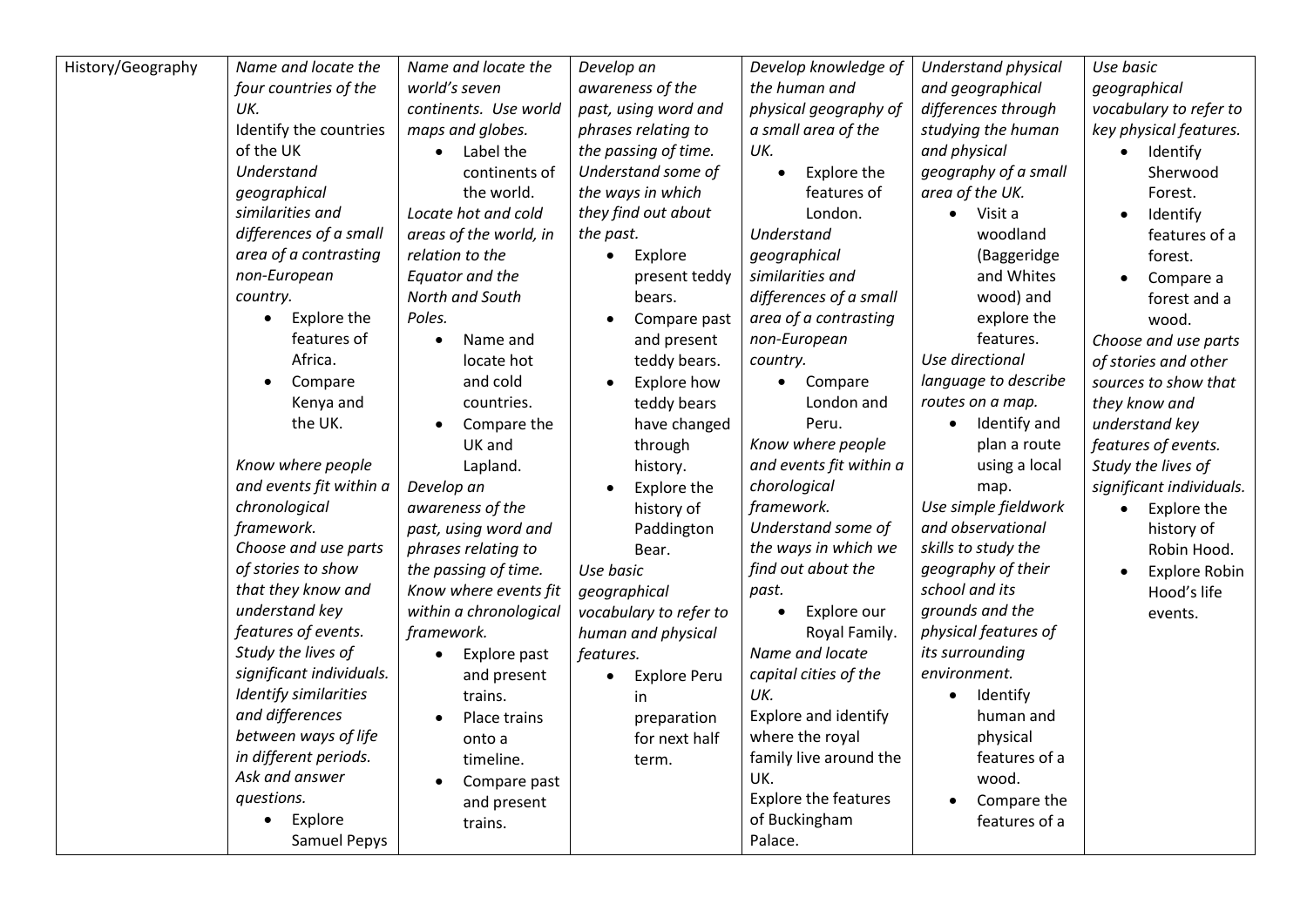|                       | and his                 |                            |                         |                         | wood and our           |                        |
|-----------------------|-------------------------|----------------------------|-------------------------|-------------------------|------------------------|------------------------|
|                       | importance in           |                            |                         |                         | school.                |                        |
|                       | a historical            |                            |                         |                         | Use simple compass     |                        |
|                       | event.                  |                            |                         |                         | directions.            |                        |
|                       | Gunpowder               |                            |                         |                         | Use the<br>$\bullet$   |                        |
|                       | Plot. Place             |                            |                         |                         | vocabulary             |                        |
|                       | events on a             |                            |                         |                         | north, south,          |                        |
|                       | time line.              |                            |                         |                         | east and               |                        |
|                       | <b>Explore Guy</b>      |                            |                         |                         | west.                  |                        |
|                       | Fawkes and              |                            |                         |                         | (Treasure              |                        |
|                       | his                     |                            |                         |                         | Hunt)                  |                        |
|                       | importance in           |                            |                         |                         |                        |                        |
|                       | an historical           |                            |                         |                         |                        |                        |
|                       | event.                  |                            |                         |                         |                        |                        |
| Art + Design/Design + | To use a range of       | To use a range of          | To use drawing to       | To select from and      | Paintings of woodland  | Printing - curtains to |
| technology            | materials creatively to | materials creatively to    | develop and share       | use a wide range of     | animals                | look into Monet's      |
|                       | design and make         | design and make            | their ideas,            | materials and           | To be taught about     | garden                 |
|                       | products.               | products.                  | experiences and         | ingredients.            | the work of a range of | To use sculpture to    |
|                       | To use painting to      | Collage - Ice<br>$\bullet$ | imagination.            | Paddington<br>$\bullet$ | artists, craft makers  | develop and share      |
|                       | develop and share       | collages                   | To develop a wide       | Cakes /                 | and designers,         | their ideas,           |
|                       | their ideas,            |                            | range of art and        | <b>Biscuits for a</b>   | describing the         | experiences and        |
|                       | experiences and         | To design purposeful,      | design techniques in    | Royal Ball              | differences and        | imagination.           |
|                       | imagination.            | functional, appealing      | using colour, pattern,  | To use a range of       | similarities between   | Clay models            |
|                       | Painting and            | products for               | texture, line, shape,   | materials creatively to | different practices    |                        |
|                       | colour mixing           | themselves and other       | form and space.         | design and make         | and disciplines, and   |                        |
|                       | - African               | users based on design      | $\bullet$ Sketching –   | products.               | making links to their  |                        |
|                       | safari animals          | criteria.                  | teddy bears             | To build structures,    | own work.              |                        |
|                       | / silhouettes           | To select from and         |                         | exploring how they      | Monet $-$              |                        |
|                       | Collage -<br>$\bullet$  | use a range of tools       | To select from and      | can be made             | pastels                |                        |
|                       | Fireworks               | and equipment to           | use a wide range of     | stronger, stiffer and   |                        |                        |
|                       |                         | perform practical          | materials and textiles. | more stable             |                        |                        |
|                       |                         | tasks [for example,        | To evaluate their       | Small World             |                        |                        |
|                       |                         | cutting, shaping,          | ideas and products      | London                  |                        |                        |
|                       |                         | joining and finishing]     | against design          |                         |                        |                        |
|                       |                         | Santa's sleigh             | criteria.               |                         |                        |                        |
|                       |                         | has broken                 | Sewing $-$              |                         |                        |                        |
|                       |                         | down – can                 | <b>Teddy Bear</b>       |                         |                        |                        |
|                       |                         | we make him                | puppets                 |                         |                        |                        |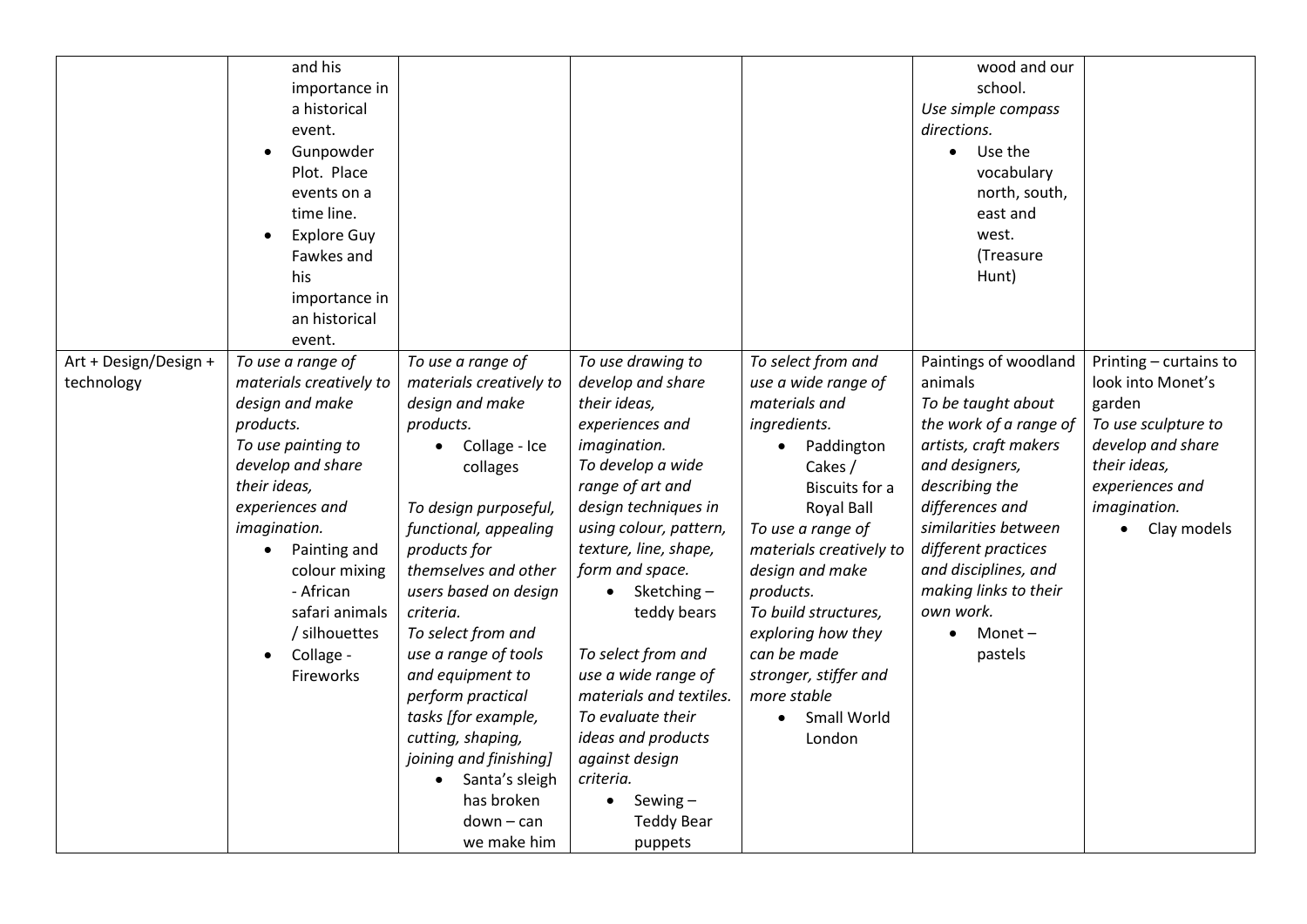|           |                                                                                                                                                                                                                                                                                                                                                          | some<br>transport?                                                                                                                                                                                                                                                                                                         |                                                                                                                                                                                                                                                                                                                                                                                                                                                                                              |                                                                                                                                                                                              |                                                                                                                                                                                                                                                                  |                                                                                                                                                                                                                                         |
|-----------|----------------------------------------------------------------------------------------------------------------------------------------------------------------------------------------------------------------------------------------------------------------------------------------------------------------------------------------------------------|----------------------------------------------------------------------------------------------------------------------------------------------------------------------------------------------------------------------------------------------------------------------------------------------------------------------------|----------------------------------------------------------------------------------------------------------------------------------------------------------------------------------------------------------------------------------------------------------------------------------------------------------------------------------------------------------------------------------------------------------------------------------------------------------------------------------------------|----------------------------------------------------------------------------------------------------------------------------------------------------------------------------------------------|------------------------------------------------------------------------------------------------------------------------------------------------------------------------------------------------------------------------------------------------------------------|-----------------------------------------------------------------------------------------------------------------------------------------------------------------------------------------------------------------------------------------|
|           |                                                                                                                                                                                                                                                                                                                                                          |                                                                                                                                                                                                                                                                                                                            |                                                                                                                                                                                                                                                                                                                                                                                                                                                                                              |                                                                                                                                                                                              |                                                                                                                                                                                                                                                                  |                                                                                                                                                                                                                                         |
| Computing | To agree to the Think<br><b>Before You Click</b><br>pledge & E-safety<br>assembly<br>To use the internet<br>safely.<br>To search the internet<br>for suitable pictures.<br>To keep my<br>information private.<br>To keep my<br>information private.<br>To describe how to<br>take ownership of<br>work online.<br>To discuss how to<br>stay safe online. | To identify computers<br>in everyday lives.<br>To discuss how<br>computers make our<br>lives easier.<br>To follow the rules<br>when using<br>computers.<br>To discuss staying<br>safe on and offline.<br>To safely use a device,<br>logging on/off.<br>Use a computer<br>programme to make a<br>piece of Christmas<br>art. | E-safety lesson<br>appropriate for your<br>class.<br>To understand that a<br>computer follows<br>precise commands<br>and will respond<br>to those commands<br>consistently.<br>To be able to predict<br>the behaviour of<br>simple programs.<br>To be able to use<br>logical reasoning to<br>predict the behaviour<br>of simple programs.<br>To plan, test and<br>debug simple<br>programs.<br>To be able to plan<br>and combine a<br>sequence of<br>commands to achieve<br>a specific goal. | To use Google search<br>to find images.<br>To save images from<br>the internet.<br>To move files.<br>To create and rename<br>folders.<br>To rename files.<br>To present my image<br>gallery. | E-safety lesson<br>appropriate for your<br>class.<br>To describe what an<br>illustration is.<br>To plan an<br>illustration.<br>To create and save an<br>illustration.<br>To edit an illustration.<br>To create an eBook.<br>To add illustrations to<br>an eBook. | To write an algorithm<br>and program a sprite.<br>To add sprites.<br>To make a sprite<br>move.<br>To change the<br>background.<br>To make my program<br>repeat.<br>To use speech in a<br>program.<br>To use sequencing in<br>a program. |
| Music     | <b>Ourselves</b>                                                                                                                                                                                                                                                                                                                                         | <b>Travel</b>                                                                                                                                                                                                                                                                                                              | Weather                                                                                                                                                                                                                                                                                                                                                                                                                                                                                      | <b>Machines</b>                                                                                                                                                                              | <b>Animals</b>                                                                                                                                                                                                                                                   | Pattern                                                                                                                                                                                                                                 |
|           | Creating and<br>responding to vocal                                                                                                                                                                                                                                                                                                                      | Combining voices,<br>movement and                                                                                                                                                                                                                                                                                          | <b>Exploring and</b><br>controlling dynamics,                                                                                                                                                                                                                                                                                                                                                                                                                                                | Playing and<br>maintaining a steady                                                                                                                                                          | Understanding pitch<br>and making high and                                                                                                                                                                                                                       | Making a steady beat<br>with voices and body                                                                                                                                                                                            |
|           | sounds.                                                                                                                                                                                                                                                                                                                                                  | instruments to                                                                                                                                                                                                                                                                                                             | duration and timbre                                                                                                                                                                                                                                                                                                                                                                                                                                                                          | beat.                                                                                                                                                                                        | low vocal sounds.                                                                                                                                                                                                                                                | percussion.                                                                                                                                                                                                                             |
|           | Exploring how to                                                                                                                                                                                                                                                                                                                                         | perform a chant and                                                                                                                                                                                                                                                                                                        | with voices, body                                                                                                                                                                                                                                                                                                                                                                                                                                                                            | Sequencing sounds.                                                                                                                                                                           | Relating pitch to high                                                                                                                                                                                                                                           | Counting and                                                                                                                                                                                                                            |
|           | change sounds.                                                                                                                                                                                                                                                                                                                                           | song.                                                                                                                                                                                                                                                                                                                      | percussion and                                                                                                                                                                                                                                                                                                                                                                                                                                                                               | Playing to a steady                                                                                                                                                                          | and low body                                                                                                                                                                                                                                                     | performing a steady                                                                                                                                                                                                                     |
|           | Creating and placing                                                                                                                                                                                                                                                                                                                                     | Keeping a steady beat                                                                                                                                                                                                                                                                                                      | instruments.                                                                                                                                                                                                                                                                                                                                                                                                                                                                                 | beat.                                                                                                                                                                                        | posture.                                                                                                                                                                                                                                                         | beat.                                                                                                                                                                                                                                   |
|           | vocal and body                                                                                                                                                                                                                                                                                                                                           | on instruments.                                                                                                                                                                                                                                                                                                            | Improvising                                                                                                                                                                                                                                                                                                                                                                                                                                                                                  | Playing at different                                                                                                                                                                         | Understanding pitch                                                                                                                                                                                                                                              | <b>Exploring different</b>                                                                                                                                                                                                              |
|           | percussion sounds.                                                                                                                                                                                                                                                                                                                                       |                                                                                                                                                                                                                                                                                                                            | descriptive music.                                                                                                                                                                                                                                                                                                                                                                                                                                                                           | speeds.                                                                                                                                                                                      | by singing a song with                                                                                                                                                                                                                                           | ways to emphasis the                                                                                                                                                                                                                    |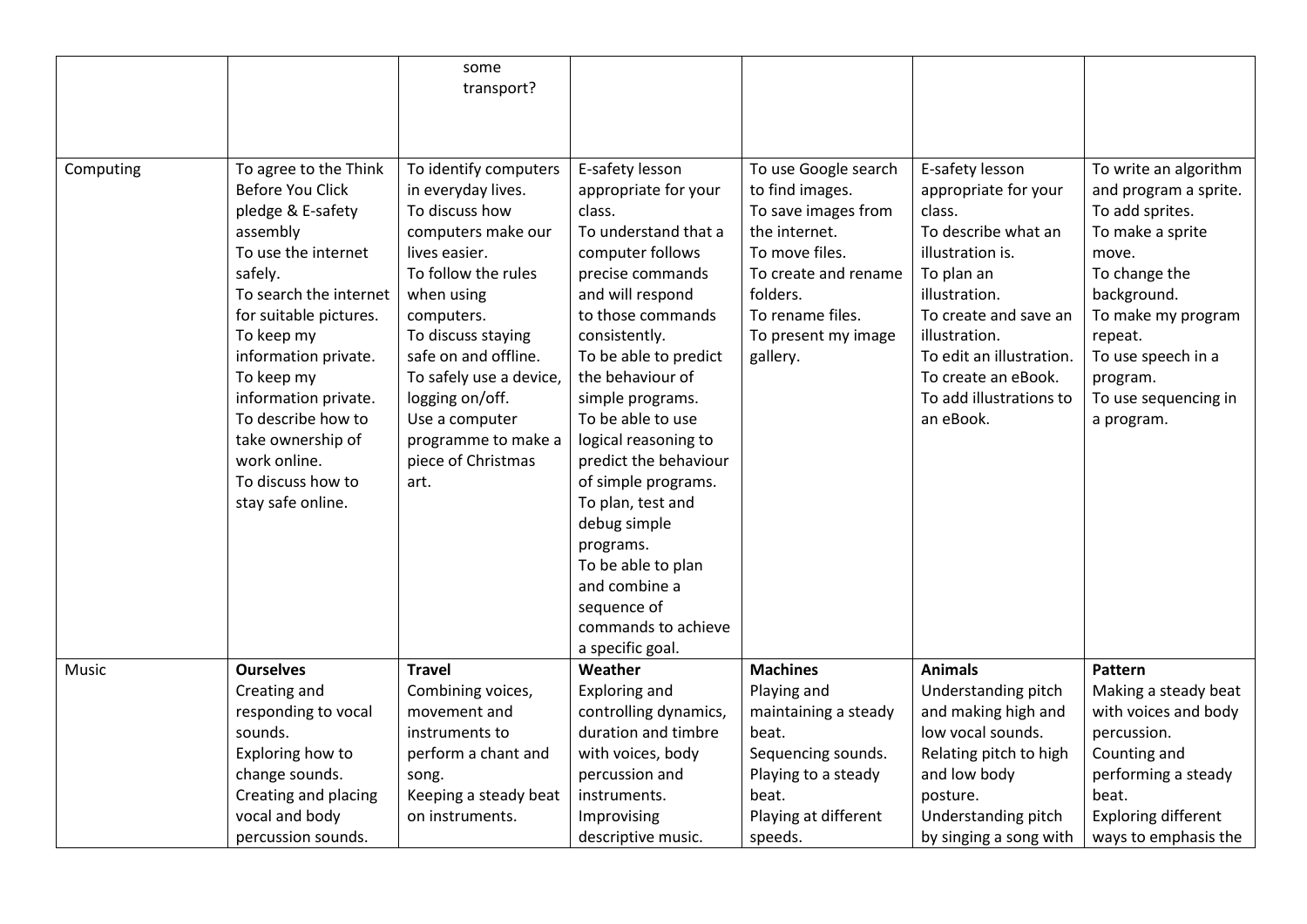| <b>Exploring descriptive</b> | Creating word         | Controlling duration     | Controlling changes in  | contrasting high and       | first beat in a            |
|------------------------------|-----------------------|--------------------------|-------------------------|----------------------------|----------------------------|
| sounds.                      | rhythms.              | and dynamics using       | speed.                  | low melodies.              | repeating pattern or       |
| <b>Our bodies</b>            | Performing word       | voices, body             | <b>Storytime</b>        | Identifying and            | metre.                     |
| Performing a steady          | rhythms with          | percussion and           | Discussing basic        | playing high and low       | Identifying metre by       |
| beat at two different        | movement.             | instruments.             | musical terms.          | pitches in music.          | recognising its            |
| speeds.                      | Keeping a steady      | Identifying a            | Understanding how       | <b>Exploring and</b>       | pattern.                   |
| Responding to change         | beat.                 | sequence of sounds in    | music can tell a story. | developing and             | Dividing the number        |
| of mood in a piece of        | Playing and           | a piece of music.        | Performing with         | understanding of           | 12 into 2's, 3's and       |
| music with a slow and        | combining simple      | Responding to music      | concentration.          | pitch using the voice      | 4's.                       |
| fast steady beat.            | word rhythms.         | through movement.        | Playing fast, slow,     | and body                   | <b>Exploring different</b> |
| Identify a repeated          | Responding to music   | <b>Seasons</b>           | loud, and quiet.        | movements.                 | ways to emphasis           |
| rhythm patter.               | in movement.          | Identifying changes in   | Creating music that     | Recognising and            | beats to form a            |
| Combining a rhythm           | <b>Number</b>         | pitch and responding     | matches an event in a   | performing pitch           | group.                     |
| pattern and a steady         | Recognising and       | to them with             | story.                  | changes and                | Exploring sounds on        |
| beat.                        | developing a sense of | movement.                | Rehearsing and          | contrasts.                 | instruments and            |
| Performing together          | steady beat suing     | Contrasting changes      | performing with         | Our school                 | finding different ways     |
| with concentration.          | voices and body       | in pitch with changes    | others.                 | <b>Exploring different</b> | to vary their sound.       |
| Performing rhythm            | percussion.           | in dynamics.             | Learning new songs      | sound sources and          | Water                      |
| patterns on body             | Identifying and       | Relating pitch           | and chants.             | materials.                 | Creating a picture in      |
| percussion to a              | performing changes    | changes to graphic       |                         | Analysing the              | sound.                     |
| steady beat.                 | in tempo.             | symbols and              |                         | dynamics and               | Understanding              |
| Identifying and              | Learning to play      | performing pitch         |                         | duration of sounds         | musical structure by       |
| performing new               | percussion with       | changes vocally.         |                         | around the school          | listening and              |
| rhythms to a steady          | control.              | Listening and            |                         | and exploring these        | responding.                |
| beat.                        | Keeping a steady beat | responding to pitch      |                         | elements /                 | Performing a simple        |
|                              | and using dynamics to | changes with             |                         | dimensions on              | repeated pattern.          |
|                              | vary the musical      | movement.                |                         | instruments.               |                            |
|                              | effect.               | Listening and            |                         | Creating two               |                            |
|                              | Identifying and       | responding to a          |                         | contrasting textures.      |                            |
|                              | keeping a steady beat | falling pitch signal.    |                         | Singing a song.            |                            |
|                              | using movement,       | Distinguishing           |                         | Interpreting sounds        |                            |
|                              | body percussion ad    | between pitched and      |                         | and exploring              |                            |
|                              | instruments.          | un-pitched percussion    |                         | instruments.               |                            |
|                              | Recognising and       | sounds.                  |                         | Creating a                 |                            |
|                              | responding to         | Listening in detail to a |                         | soundscape as part of      |                            |
|                              | changes in tempo in   | piece of orchestral      |                         | a song performance.        |                            |
|                              | music.                | music.                   |                         |                            |                            |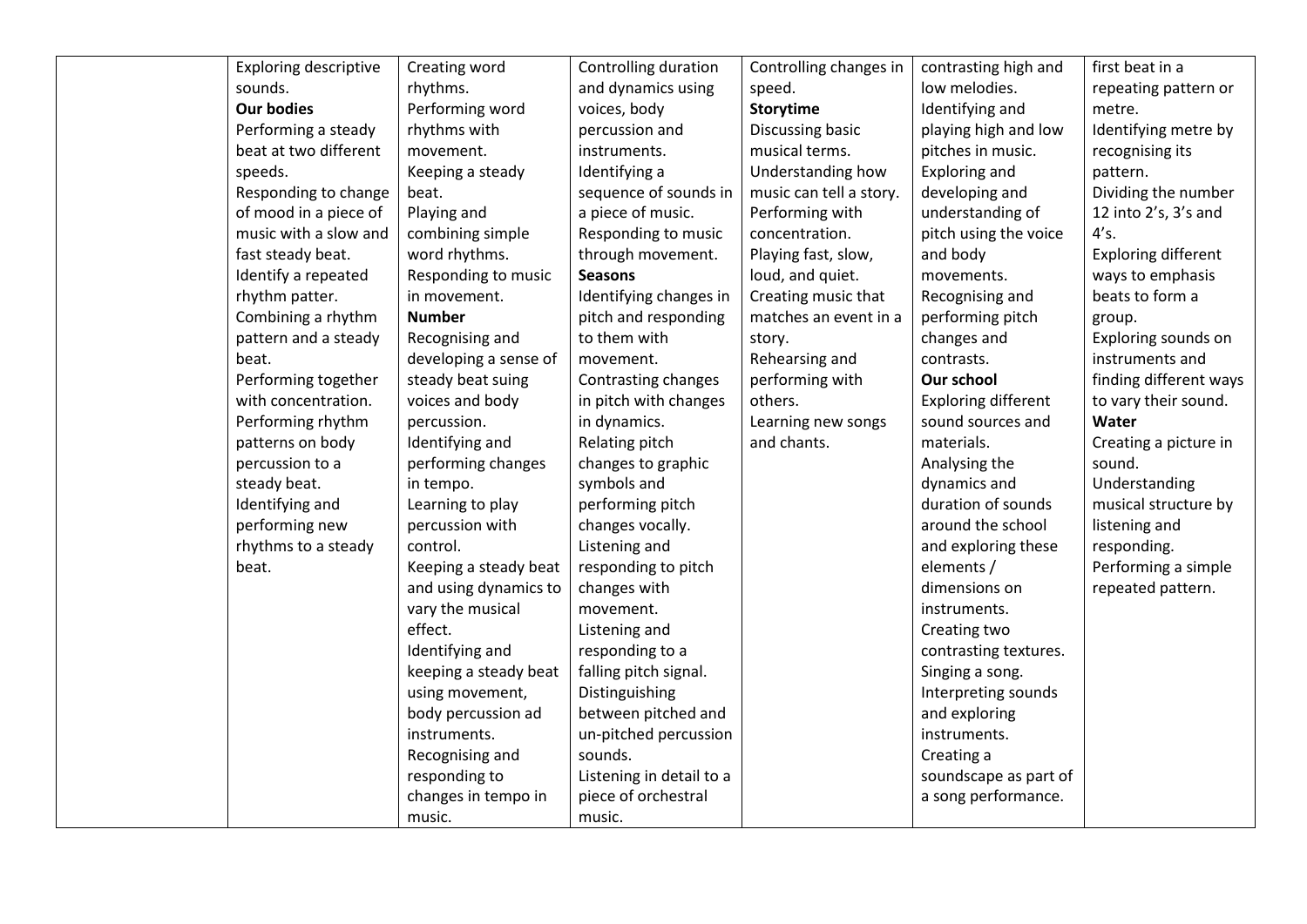| PE          | <b>Gymnastics</b>       | <b>Gymnastics</b>        | <b>Dance</b>               | Games                  | Games                     | <b>Athletics / Sports Day</b> |
|-------------|-------------------------|--------------------------|----------------------------|------------------------|---------------------------|-------------------------------|
|             | Copy and remember       | Copy and remember        | Plan, perform and          | Use the terms          | Develop specific          | Sports day practise.          |
|             | actions.                | actions.                 | repeat sequences           | opponent and team      | sports and work           | Events for sports day.        |
|             | Move with some          | Move with some           | individually.              | mate.                  | through the basics of     |                               |
|             | control and             | control and              | Move in a clear,           | Use rolling, hitting,  | the sport.                |                               |
|             | awareness of space.     | awareness of space.      | fluent and expressive      | catching and kicking   | Gain an                   |                               |
|             | Link actions together   | Link actions together    | manner.                    | skills in combination. | understanding of the      |                               |
|             | to make a sequence.     | to make a sequence,      | Refine movements in        | Focus on motor skills. | rules.                    |                               |
|             | Show control.           | show control             | sequences.                 | Dance                  | Use the skills of agility |                               |
|             | Games                   | contrast.                | Change speed and           | Plan, perform and      | and co-ordination.        |                               |
|             | Use the terms           | Forward rolls.           | levels within a            | repeat sequences       |                           |                               |
|             | opponent and Team       | Dance                    | performance and look       | individually.          |                           |                               |
|             | mate.                   | Plan, perform and        | for children to            | Move in a clear,       |                           |                               |
|             | Use rolling, catching,  | repeat sequences         | introduce their own        | fluent and expressive  |                           |                               |
|             | hitting and kicking     | individually.            | ideas.                     | manner.                |                           |                               |
|             | skills in combinations. | Move in a clear,         | <b>Gymnastics</b>          | Refine movements in    |                           |                               |
|             |                         | fluent and expressive    | Copy and remember          | sequences.             |                           |                               |
|             |                         | manner.                  | actions.                   | Change speed and       |                           |                               |
|             |                         | Refine movements in      | Move with some             | levels within a        |                           |                               |
|             |                         | sequences.               | control and                | performance and look   |                           |                               |
|             |                         |                          | awareness of space.        | for children to        |                           |                               |
|             |                         |                          | Link actions together      | introduce their own    |                           |                               |
|             |                         |                          | to make a sequence.        | ideas.                 |                           |                               |
|             |                         |                          | Show control,              | Paired work.           |                           |                               |
|             |                         |                          | contrast.                  |                        |                           |                               |
|             |                         |                          | Forward and                |                        |                           |                               |
|             |                         |                          | backward rolls.            |                        |                           |                               |
| <b>PSHE</b> | <b>Mental Health</b>    | <b>Types of</b>          | <b>Healthy / unhealthy</b> | <b>Physical Health</b> | <b>PANTS and Keeping</b>  | Living in the wider           |
|             | <b>Worries</b>          | <b>Relationships</b>     | relationships              | What keeping healthy   | <b>Safe</b>               | world                         |
|             | Rules                   | Roles of different       | Respect                    | means                  | <b>NSPCC Pants</b>        | Why we need rules             |
|             | Feelings                | people                   | How we are different       | Different types of     |                           | <b>British Values</b>         |
|             | Managing feelings       | <b>Types of families</b> | Playing and working        | food and the effect    |                           | Roles and                     |
|             |                         | Features of family life  | cooperatively              | on the body            |                           | responsibilities              |
|             |                         | Importance of talking    | Talk and share             | Physical activity      |                           | Similarities and              |
|             |                         | to an adult              | opinions                   | Importance of sleep    |                           | differences between           |
|             |                         | Kin and unkind           | Other people's             | How to keep clean      |                           | people                        |
|             |                         | behaviour                | feelings                   | Sun safety             |                           | Road safety                   |
|             |                         | Keeping safe at home     | <b>Bullying</b>            |                        |                           |                               |